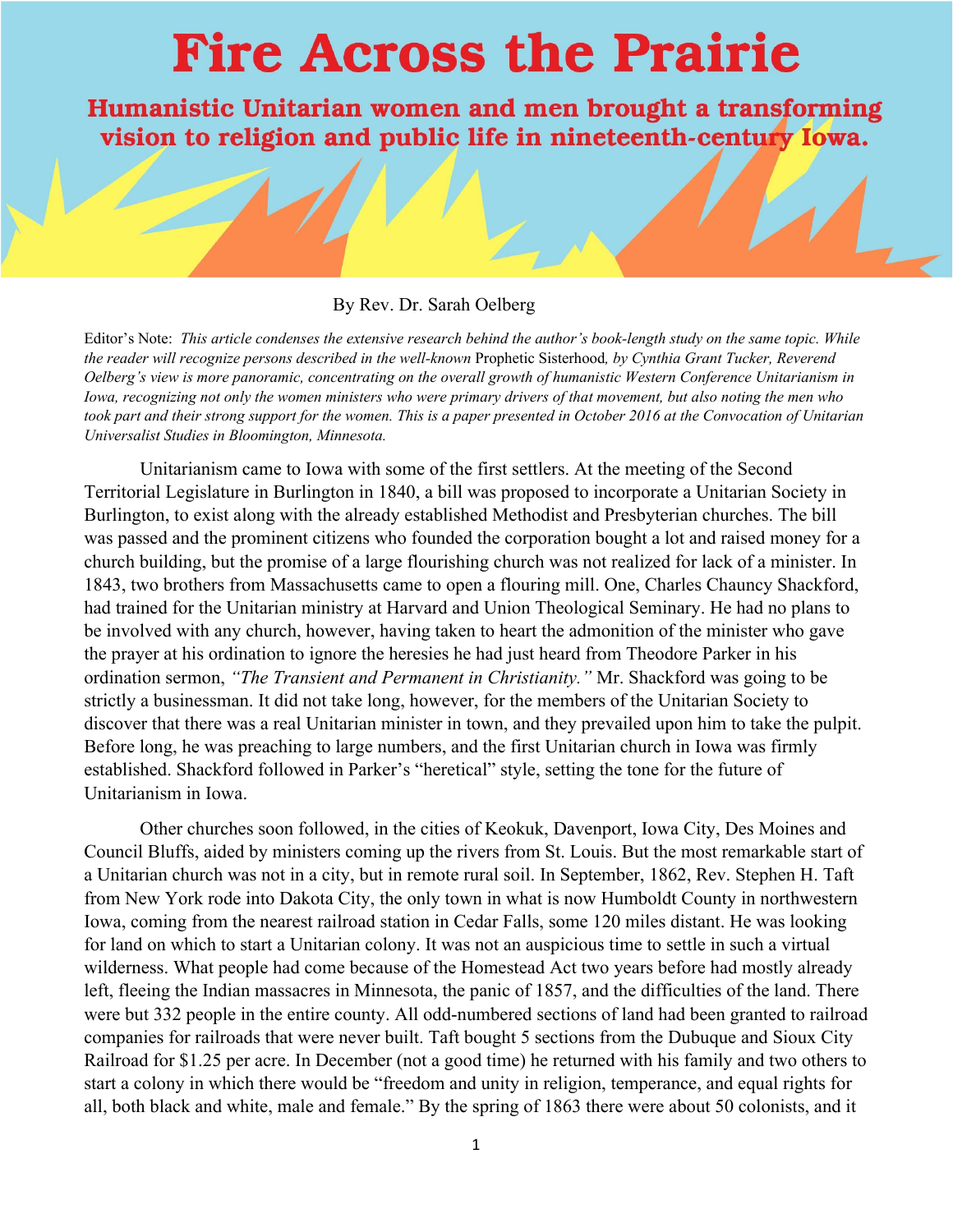was decided to start a town, called Springvale, due to the number of springs there. Even while occupied with building, "educational and religious considerations became dominant," and a formal Christian Union (Unitarian) church was established and a Sunday School begun.

In addition to preaching, Taft was busy building a store with a second story to serve the church as a permanent meeting place, laying out streets and parks, building a dam to power a sawmill and gristmill, establishing a school and newspaper, and building a house for his family. Nothing went smoothly. Some newer residents did not like what he was preaching, and started a Congregational church – a unique case where the "established" church was Unitarian and the "dissenting" church Congregational. It seemed everything went wrong, from floods to faulty land contracts; from drought and grasshopper plagues to tornadoes and the failure to attract the railroad.

But Taft, undaunted, carried on, and in 1869 began his dream to establish a liberal college in Springvale, to be the "Harvard of the West," and contracted for 240 acres of land. Lots of problems, little money, all seemed hopeless. Taft went to a friend, Edward Everett Hale, who introduced him to other donors, including Wendell Phillips, James Freeman Clarke, and William Lloyd Garrison. The Humboldt College Association was formed in honor of the great German scholar, Baron Von Humboldt. The Rev. Robert Collier of Chicago and Frederick Douglass were members of the Board of Trustees. The school opened in September, 1872, with 111 students enrolled. At the dedication the name of the town was changed to Humboldt because Taft said, "the history of all successful Colleges shows that a noble institution of learning …becomes more important than the town where located." Before long, 400

students attended, and it became known as one of the best educational institutions in the west. Hard times continued, and money became scarce. Money from the east to support the college dried up, and after ten years Taft gave up and the school was closed, as was one of the most interesting and least known of Unitarian stories.

While all this was going on, Taft decided his church should be formally affiliated with the American Unitarian Association (AUA). In 1878 this was finalized, and dedicated to "the one true God; rational religion; a free and joyous piety without formalism; free and earnest thought; fearless study of the truth; an ever advancing knowledge; the loving service of humanity; and the upbuilding of personal character." Taft decided it was time to build a real house of worship. For the next two years, he "preached one day of the week, worked building the church 6 days, and solicited for work, materials and funds every day." Even before the building was completed or

**After being ordained a Unitarian minister in 1841, Charles Chauncy Shackford was warned against following his vocation because of the nefarious influence of Theodore Parker, who in fact had delivered his most famous sermon, "The Transient and Permanent in Christianity," at Shackford's own ordination. Taking the warning to heart, he emigrated to Iowa to go into business. Unitarians there, however, soon persuaded him to serve them as a minister. He did so -- very much as a follower of Theodore Parker.** 

**This set the tone for Unitarianism in Iowa.** 

furnished, Taft invited the recently formed Iowa Unitarian Association (IUA) to hold its annual meeting in Humboldt in May, 1880. The IUA was formed in 1877 by three prominent laypeople, and three ministers – Oscar Clute, Sylvan Hunting, and John Effinger. Two years later a constitution was adopted which began:

WHEREAS, Entire freedom is necessary to the growth of religion in the souls of men; and WHEREAS, creed-bound organizations are an obstacle to human progress and happiness;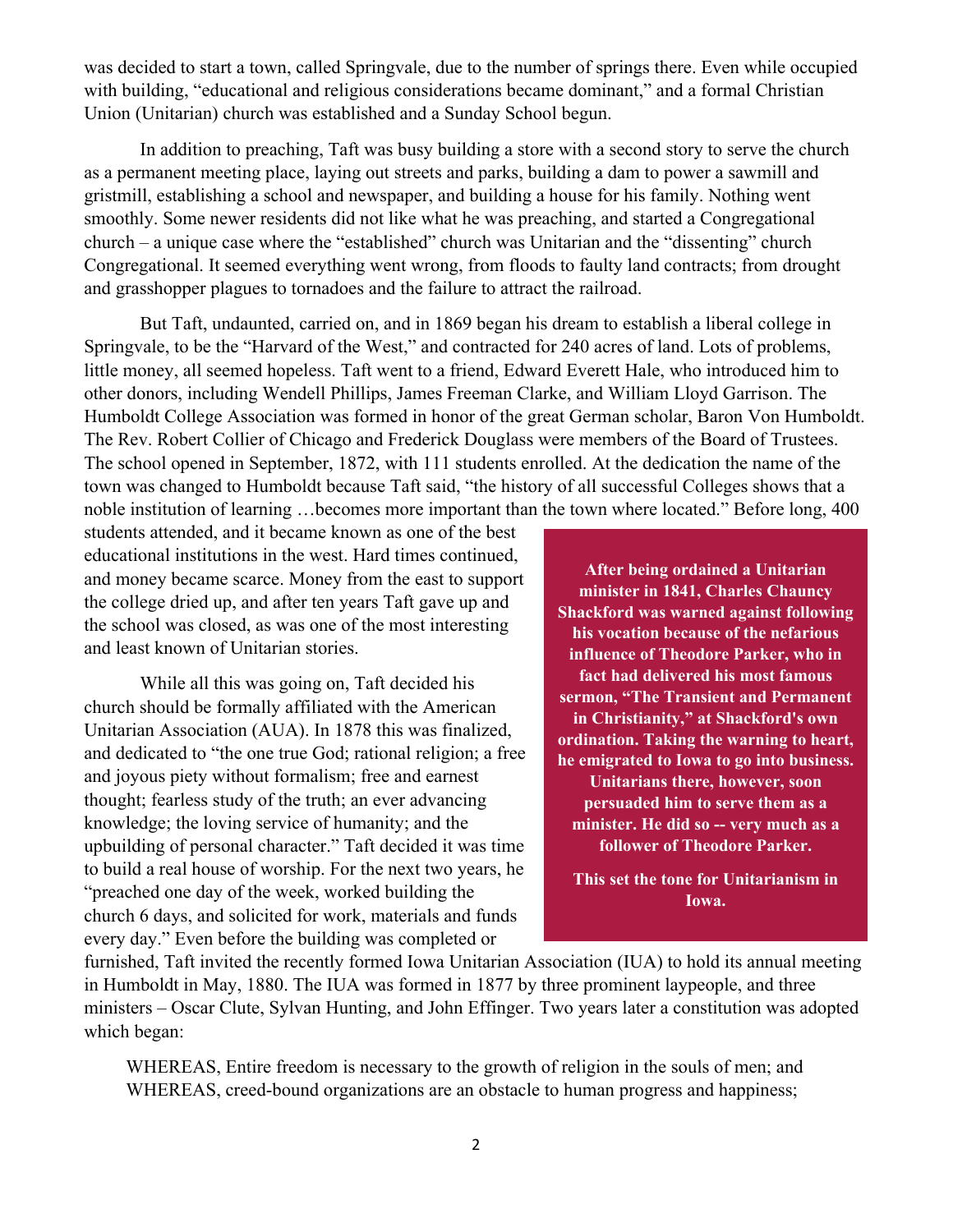RESOLVED, That we hereby unite ourselves into a permanent society for the purpose of building up free churches, based on practical righteousness, in the state of Iowa.

The 1880 IUA meeting in Humboldt was the first general meeting of the IUA, attended by all the ministers and many laypeople from all over the state. The newly built Humboldt church was dedicated; Miss Mary Safford gave an outstanding sermon on "The Sword of Truth," and Jenkin Lloyd Jones, the new Western Conference secretary, had his first meeting with Unitarians in the region, and gave his vision for Western Unitarianism – it would be more open, more accommodating, more liberal and more involved with social concerns than Eastern Unitarianism was, proposing "truth, righteousness and love" in individuals, and "freedom, fellowship, and character" in churches.

The high point of the conference was the ordination of Miss Mary Safford to the Unitarian ministry. When the conference ended, there was a general feeling of euphoria, that they had begun something that would make an impression on the world, a sort of militant liberalism. Rev. Taft suggested the newly ordained Miss Safford, who had made such an outstanding impression, be called to serve at Humboldt – it was time for him to retire. She came, with her childhood friend, Eleanor Gordon, who became the principal of the high school, while Safford served two churches, the one in Humboldt and a new one in Algona. Both prospered, with many members and new programs, both social and educational.



**Mary Safford** Photo by Carrie Chapman Catt. Courtesy of the State Historical Society of Iowa

After three years, the churches had grown enough that a full-time minister was needed in each, and Ida Hultin took over in Algona. In 1885, a new church beginning in Sioux City requested Rev. Safford, and she left Humboldt, taking Miss Gordon along as parish assistant, with the understanding she would begin her own study for the ministry. Rev. Marion Murdock, an Iowa native who had studied in Boston, Oxford, Italy and Germany, and was the first woman to receive a B.D. degree from Meadville, came to Humboldt with her sister, Amelia, as parish assistant. The Humboldt church became the "vital core" of Iowa Unitarianism.

Mental and religious freedom went along nicely with the other freedoms the Iowa pioneers sought. For them, religion was part of historical process, it was in the here and now, sympathetic to culture and ready to come to terms with it. It was to advance learning rather than perpetuate religious beliefs; to show how to live without the authority of the church; to bring together historical scripture and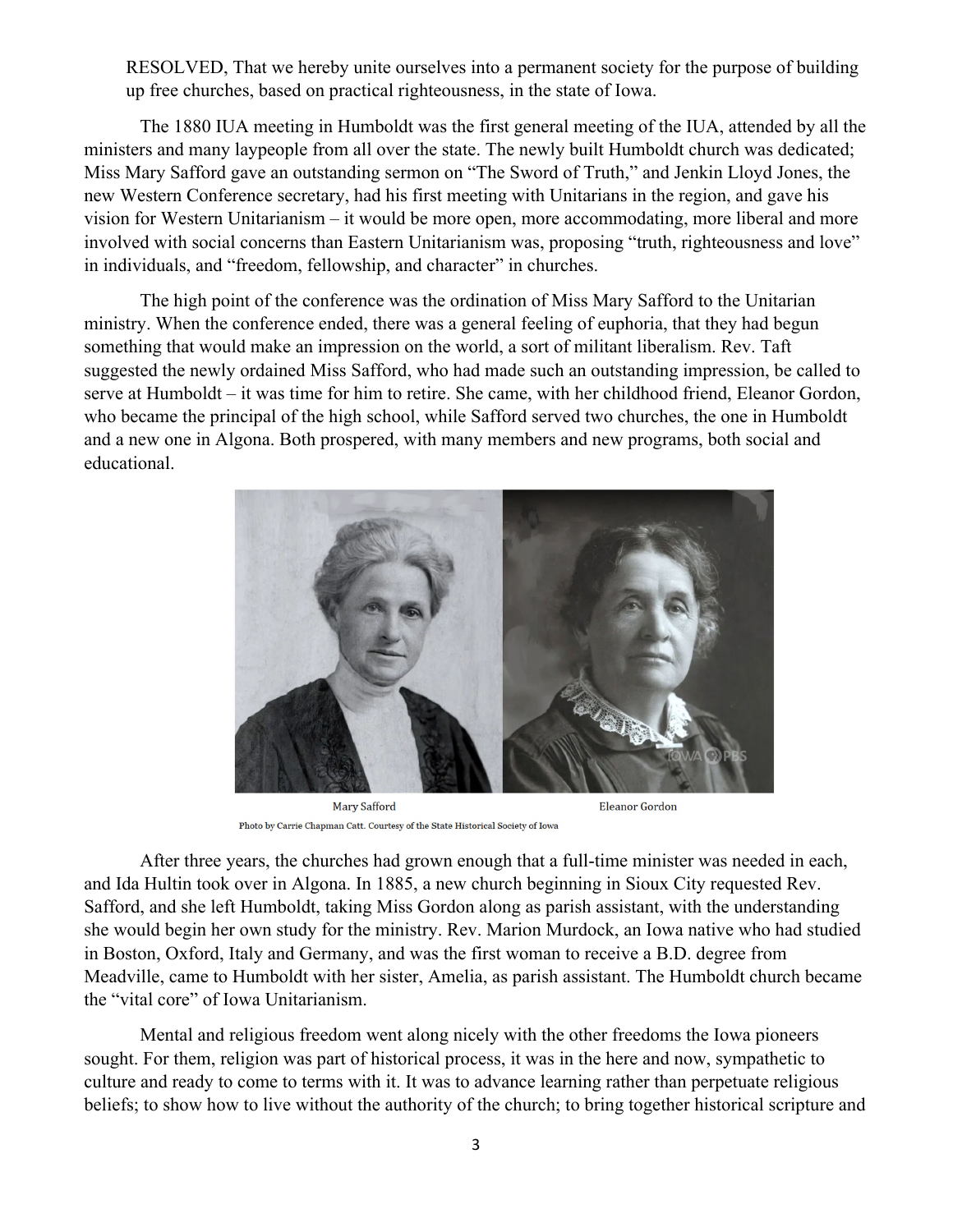present society; to move people's hearts and minds to public service; to adopt science as a partner in the search for truth; and to recognize that things evolve and that change is part of the unfolding of the universe.

The primary voice and leader of this movement, was Jenkin Lloyd Jones, who became the missionary secretary of the Western Unitarian Conference in 1875. Jones believed in "the religious prospects of the West," and thought there was a "higher mission than the preservation of organizations." His mission was rooted in his love of the Midwest, his devotion to a religion which matched the

freedom, independence, individuality, and strong moral character he found there, and his belief that the true measure of a person was how that person lived, rather than what they believed. He felt most religions interfered with living a good moral, independent, and responsible life, getting caught up in creeds and details. He wanted to "open up the West" not only in terms of settlement but to free individuals to be the best they could be, unhampered by religious strictures. To the Iowa pioneers who came looking for a better life, for renewal and hope, for new horizons, this was a powerful message.

In 1878, Jones founded a magazine, *Unity,*  a weekly periodical to be a voice for the radically modernist Unitarianism of the West, stressing an

**What happened in Humbolt and later throughout Iowa did not happen in a vacuum. Modernism encouraged Biblical criticism and a more moderate approach to religion. The frontier psychology made people self-reliant and daring. Science was advancing, free thought was challenging sacerdotal authority, and Darwinism struck directly at the infallibility of the Bible. Traditions and truisms were toppling all over, especially in northwest Iowa, where Easterners already familiar with democratic ideals were seeking more freedom, independence, and autonomy.** 

absolutely creedless "ethical basis for religion" – or non-religion, as some perceived it. With this seeming acceptance of even atheists into the WUC, ministers and laypeople alike, battle lines were drawn which would separate the Western churches from Boston, and also cause dissension within the WUC itself. Yet, all the Iowa ministers except Oscar Clute embraced it. Those who followed Jones' ideas were called "Unity men (and women)." The Iowans had their own magazine, *Old and New,* which was started in 1891 by Arthur Judy, the minister in Davenport, and distributed to Unitarians across the state. It helped them keep up to date on state and national issues, current literature, and news from the various churches, the IUA and the WUC. The scope of its articles was amazing, considering it was done by already busy ministers in their "spare time." Judy, a strong believer in Jenkin Lloyd Jones, was the primary editor for several years, after which Mary Safford and Eleanor Gordon took turns at the job. Other ministers and laypeople made contributions. For the most part, the Iowa ministers preached and wrote on the subject of religion – not theology. They spent little time splitting doctrinal hairs or interpreting specific Biblical passages or theological constructs, but rather spoke to the practice of a broad-minded, free, and rational religion in people's lives. *Old and New* was one of the main sources of light, and sometimes heat.

Jones urged state associations to carry out missionary work, believing in spreading the gospel as far and wide as possible, and the need for the WUC and individual states to be independent. The IUA was the first state association formed under his stewardship, and he gave it his undying support and attention, coming often to the state to speak at conferences, preach at churches, lecture on Browning and Emerson, help churches start Unity clubs and religious education programs, and support and befriend ministers and lay people alike. He was a faithful friend to the women ministers, and they, in turn, were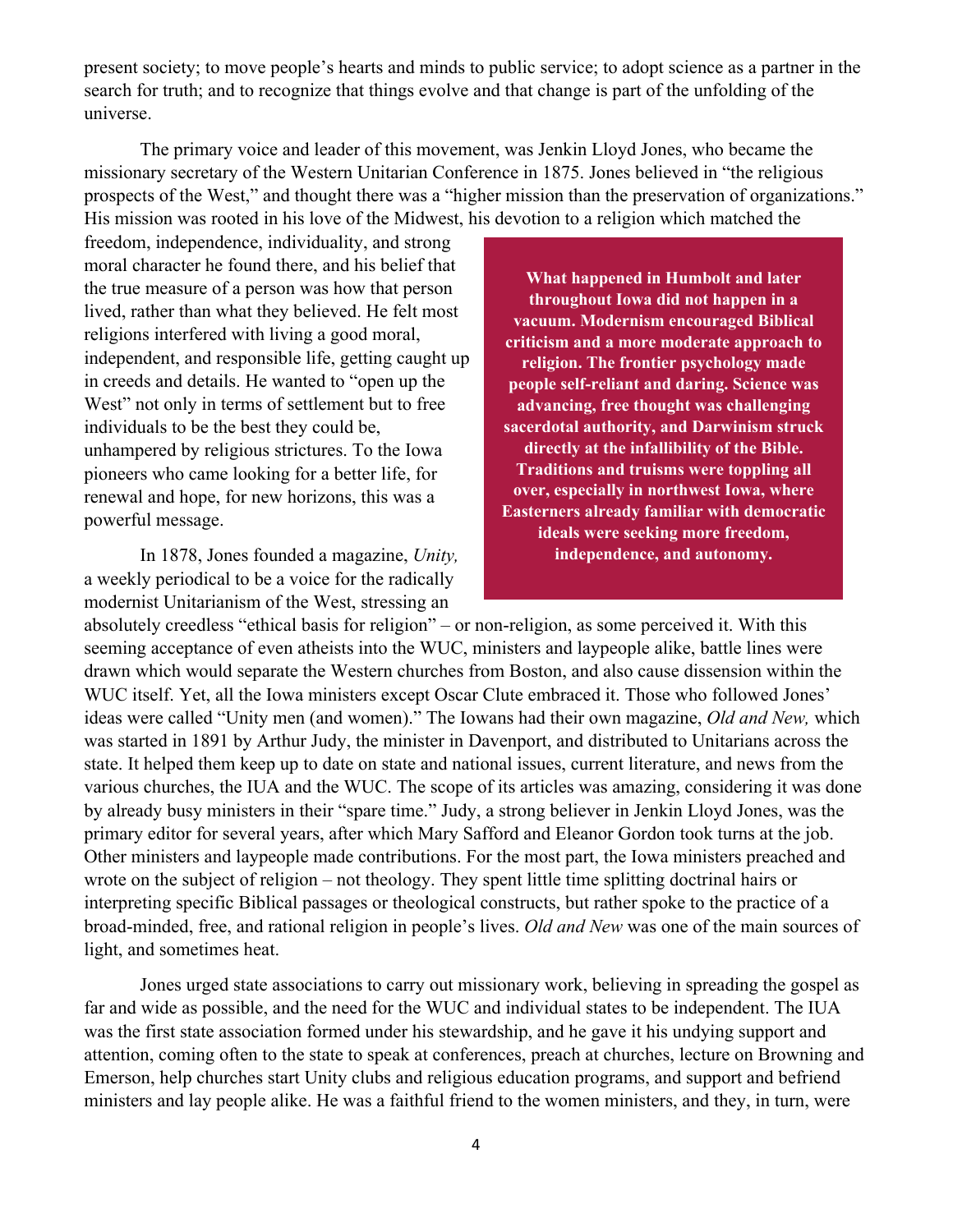loyal to him. Arthur Judy was the main interpreter of the Iowa vision, but the women were the inspirers who turned the vision into a mission, and then into a model of the life well-lived. To them, more than to the men, the vision was all-important, for it defined who they were, and their unique role in liberal religion.

Yes, the women. By 1877 there were several women serving churches in northwest Iowa, and Marion Murdoch invited them to come to Humboldt to discuss their parishes and problems and share ideas. In addition to Marion and Amelia Murdoch, Mary Safford, and Eleanor Gordon, there were Eliza

**Nowhere more than Iowa did women serve so well and acquire so much authority. They did so because of their ability and their dedication to what they saw as a worthy cause. By 1900 they outnumbered their male colleagues and ran the state association and much of the missionary work. Women gave 135 years of ministry to the state between 1880 and 1910. Their male counterparts, by and large, accepted, supported, and even admired them.** 

Tupper Wilkes and her sister Mila, Caroline Bartlett, and two from Nebraska. There were other women (Ida Hultin, Helen Grace Putnam, Florence Lounsbury Pierce, Celia Parker Wooley, Elizabeth Padgham and Margaret Olmstead the most prominent) who came to serve Iowa churches for various periods of time before World War I, but none had the effect or success of the original female ministers. Nowhere else did women serve so well and acquire so much authority. They did so because of their ability and their dedication to what they saw as a worthy cause. By 1900 they outnumbered their male colleagues and ran the state association and much of the missionary work. Between 1880 and 1910, 135 years of ministry were given by women in the state.

By and large, these women were accepted, supported, and even admired by their male counterparts, especially those who, like the women, were dedicated to the vision of Jenkin Lloyd Jones. Speaking as much from their own experiences, lives, and hearts as from texts, they exhorted their parishioners to be the "better and best" that they could. What they preached was an expansion of Jones' vision, taking it into the world through social service and missionary work. Mary Safford said, "Religion is leading the human soul into the wide universe, teaching it to see and hear and feel what is there. Our external world depends largely on our moral development; the world is what we make of it." Her motto was "religion is a life, not a creed," and it is "…morality on fire with love for humanity and whatsoever is pure and true and beautiful. It can be expressed only in terms of life. Whatever or whoever teaches the way of life is the most effective minister of religion." And Eleanor Gordon added, "the church…is man's varied attempt to picture the Ideal Perfect and make it manifest in the lives of all."

There were some who complained that the Iowa vision was not a theology at all, but rather a non-theology. This prompted Rev. Leon Harvey to reply: "We do not lay any stress upon theological statements. We have gone through the stage of controversy and realize, that even the noblest definitions of the deep verities of religion necessarily fall short and that each person must in the end interpret these eternal realities according to his own mind." The church's special work, said Safford, was "the development of individual character, through the teaching of a religion which finds expression in noble, upright lives."

It is instructive to note that in their definitions of religion, and their descriptions of what religion should be, the Iowa ministers, with the one exception of Oscar Clute, did not include any particular belief, even a belief in God, as a requisite for being a religious person. In order to do this, they had to redefine some of the basic tenets of religion in order to make their case. This redefinition included such areas as Biblical interpretation, where they found the Bible to be the historical writings of those in a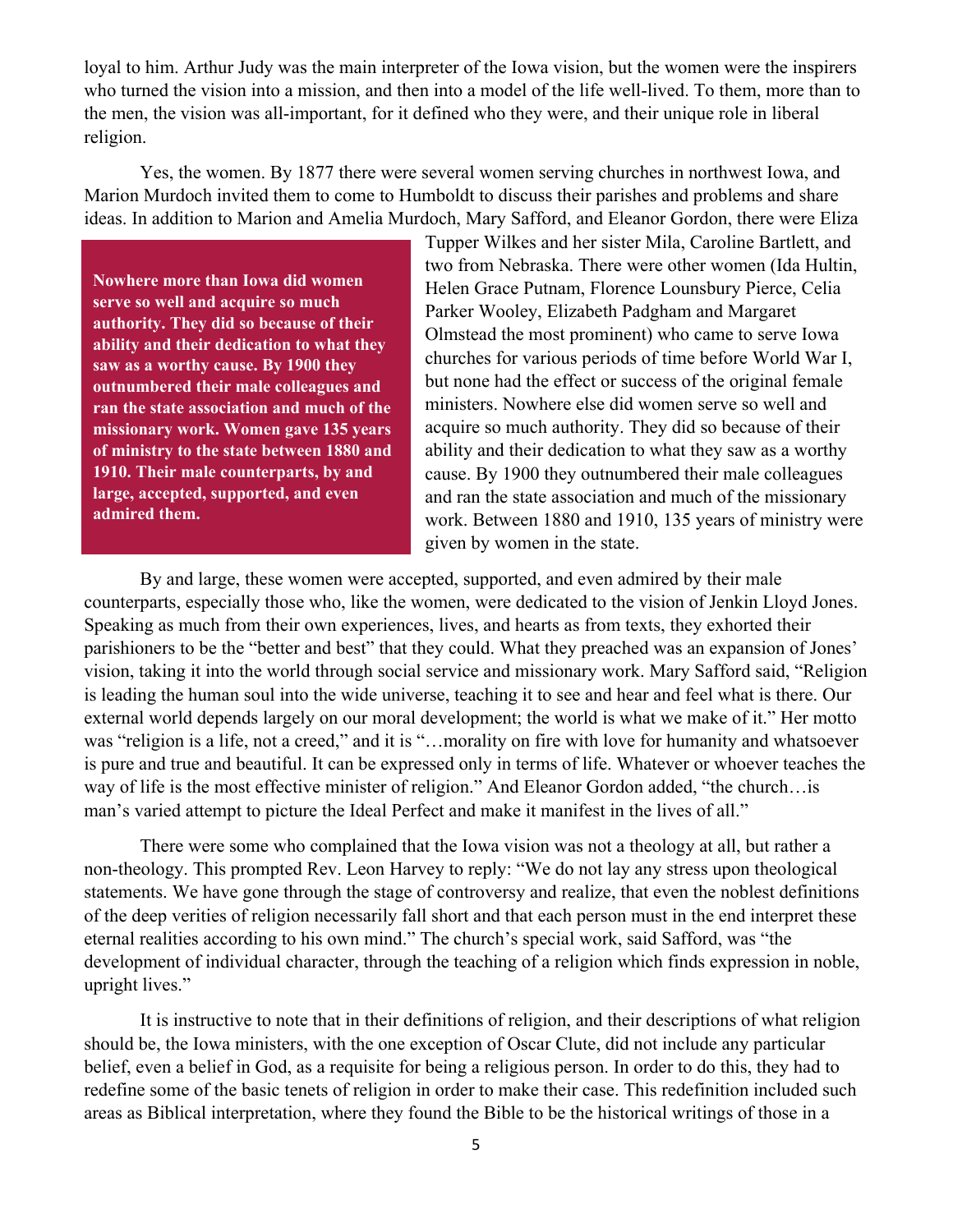particular time and place rather than the revelations of a distant God. It also included accepting Jesus as a man and teacher who revealed truth through example in his life; adopting the scientific method as compatible with religious quest and science as a partner in the search for truth; and accepting Darwin's concept of evolution.

This led to two primary foci of the religious function. One was the social gospel, which "illustrates much of liberal purpose, even when not explicitly identified." Although some of the Iowa ministers used the church as an institution to accomplish particular social aims, and all the women were

strong suffragists, most did not see the church qua church engaging in direct efforts, but as the way to affect attitudes of its members so they would work to change society. For them, the authority of religion came from its capacity to inspire to public service. They worked hard to establish good libraries and schools and to start hospitals for the insane and mentally retarded. Even small-town churches took on "projects" – prison reform in Anamosa, mental health in Cherokee, Indian famine relief in Ida Grove, temperance in Humboldt, vocational education in Algona, and so on. That these towns now have facilities and reputations for these areas attests to the success of the Unitarians in lobbying, fundraising, and educating about certain issues.

**All but one of the Iowa ministers agreed that a person need not believe in God to be religious. They viewed the Bible as writings from a historical time and place, not revelation from God, and Jesus as a man and a teacher who taught through example. They saw science as a partner in the search for truth and accepted evolutionary theory. Worship was seen as working in community to become better selves.** 

The other concern was morality. Without the fear of eternal damnation to motivate people, they tried to retrieve the morality of Jesus as a human ideal, and to exhort people to follow his example as a guide for their own lives. Although in many ways the Iowa Unitarians flirted with secularism, they consistently separated religion's practical value and moral power from any other institution in society. It was the church's job to build character, to elevate morality, to inspire people to public service and to better the human lot.

Although they did use the word God, and even spoke of the Kingdom of God, they consistently defined it as the ideal of living; reaching human fulfillment. As Mary Safford said, "if our choosing is determined by high ideals; if we choose wisely, religiously, the blessedness of life will deepen and increase. What is most worthwhile is a fixed inner purpose to seek first the kingdom of God, or in other words, to develop noble character, strength, and beauty of soul." And in her missionary sermon, which she preached all over the state in various forms over twenty years, she further separated what is important from dependence on God when she said,

"We see man, not fallen from a high estate and utterly depraved, but slowly climbing from better up to best, revealing more and more of the eternal love as he leaves behind his selfishness and low desires and reaches out the generous helping hand to those about him. We see him envisioned by laws which do not change, hence reaping always what he sows, saved from sin and punishment not by the merits of another, but only through brave, persistent efforts to build up truth and love in his own being."

Worship, therefore, was seen as working in community to become better selves. It included education, self-analysis, and working together to achieve higher goals. Celia Wooley preached that worship should include an element of moral conviction, and the true spirit of worship is closely connected with the ability to think. Margaret Olmstead insisted that "the pulpit is not for lectures, but for sermons in which ethical elements are paramount…the purpose is to develop social consciousness, promote the spirit of togetherness, reveal the fact of brotherhood and the law of love in its highest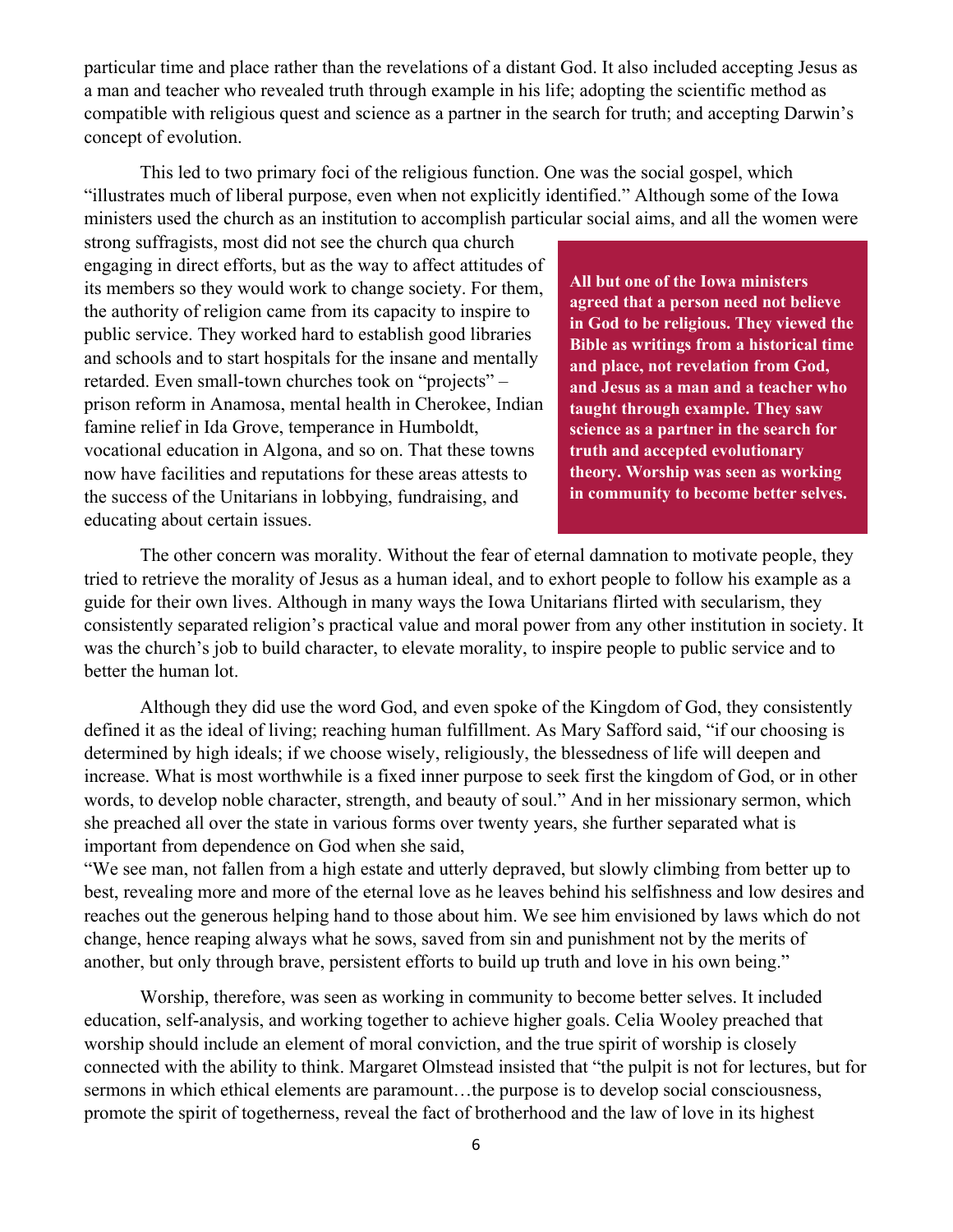implications…all worship will have soul development as its aim." To this end, the women in particular used literature, poetry, music, philosophy, science, and art as elements of the service, for they felt that to properly develop the whole person, to achieve the highest aims possible, one needed to know and appreciate many elements of life, aesthetic as well as practical. They had no time for ministers who simply "rode the pulpit" and preached the gospel. Mary Safford said, "It matters little just how, and when, and where, great truths dawn upon the soul; it matters…whether these new truths are welcomed and obeyed."

From the very beginning of the IUA, it was felt that missionary work was important. John Effinger was the first "official" state missionary, followed by Sylvan S. Hunting and other men, but it was the women ministers, along with the ever-willing Judy, who most influenced the IUA as either presidents or field secretaries or editors of *Old and New*. They refused available monies from the AUA



Jenkin Lloyd Jones

because they felt the AUA was trying to influence the theology and membership criteria of the Western Conference. So the work was done by the settled ministers, especially the women. Safford particularly, using her considerable charisma and reputation, worked for church extension. At the end of her first year as field secretary she reported that she had given 152 sermons and addresses; attended 91 conference and committee meetings in 35 different places; travelled 13, 473 miles; wrote 1397 letters; served twice as chaplain for the state legislature; gave three college baccalaureate services; and officiated at one ordination, two installations, three weddings and eight funerals in different parts of the state, while contributing to *Old and New* and serving her own congregation in Sioux City, which Jenkin Lloyd Jones called "the best pastored church in the west!" Moreover, she and Gordon started churches in the small northwest Iowa towns of Rock Rapids, Cherokee,

Washta, Akron, and Ida Grove, and served all of them as full-time ministers, making the circuit each weekend while they were in Sioux City. They also established "preaching sites" in Westfield, Iowa; Wayne, Nebraska; and Luverne, MN, which they visited occasionally.

Some of these sites, as well as others throughout the state which were served by other, closer, ministers, came about as a result of Safford's missionary sermon, which she preached all over the state in various forms. But several began because Unitarians from the East had settled in Iowa and requested established ministers to help them start churches. For example, my great grandfather, a Unitarian from Rhode Island, came to Cherokee, Iowa, to seek new horizons, heard of the Sioux City church, visited it, and asked Safford to help them start one in Cherokee. Either Safford or Gordon came on Sunday night, and often stayed over at his house. As long as they were available, the church thrived, but after she left, even though it had other ministers, it declined, and ended in the Great Depression, as did many others. Even Sioux City nearly went under, saved by loyal parishioners. Tiny Washta lasted the longest – into the 1960's.

There were other efforts to reach out to isolated Unitarians and other liberals as well. Out-ofstate speakers like Frederick Douglass, Jane Addams, Julia Ward Howe, Everett Edward Hale and others were invited to speak, and drew large crowds. In 1883, Arthur Judy, realizing there were not enough ministers to serve the several isolated towns where Unitarians lived, began the Post Office Mission. A kind of precursor to the Church of the Larger Fellowship, it sent out sermons, tracts, religious education materials and pamphlets to people all over the state, "resulting in hundreds of converts in rural areas." His church in Davenport employed four secretaries to keep up with the work. Also, in the summers,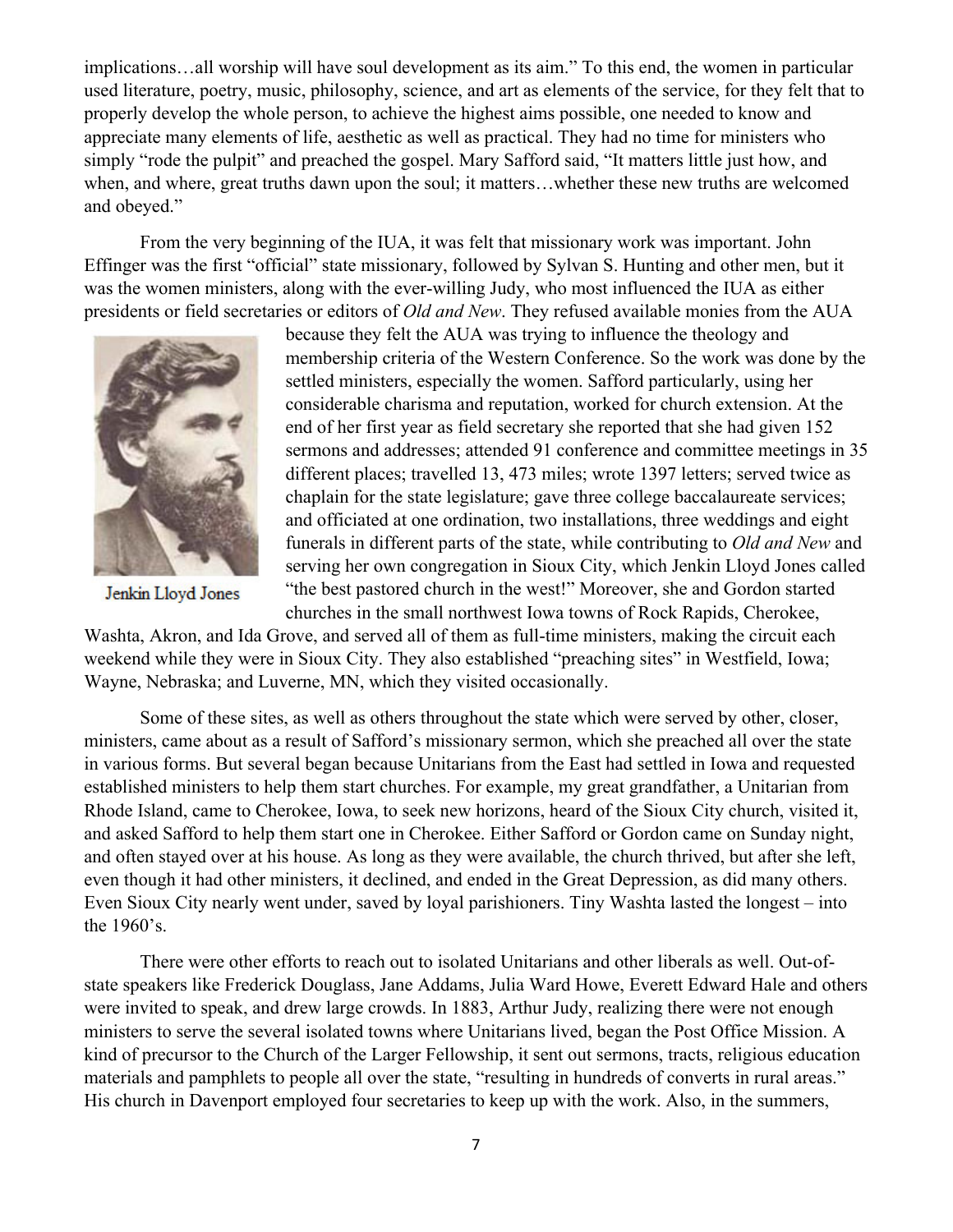when churches took a vacation, ministers held "liberal picnics" all over, spreading the gospel in places it had never before been present. Mary Safford started a Unitarian summer school at Lake Okoboji which lasted until she left, when the others decided ministers needed a rest in the summer. So, following Jones' method of sowing the seeds of the "cheerful outlook" of rational religion broadly, and then nurturing it where it seemed to take hold, the IUA planted Unitarianism in places that would never have been touched by the AUA method of preselecting likely places, like large cities, state capitals, or university towns. Put all together, their combined efforts meant that the Unitarian vision was going out to thousands of Iowans.

Of course, there were churches in such places, and they had a great influence on the state's government, statutes, and future citizens. Many of the churches had members of the local governments and judiciary, as well as state officials. When Mary Safford went to serve in Des Moines, where her parishioners included several legislators, some judges, and even the Lieutenant Governor, her message of liberty, freedom, justice, and peace began to be written into the still evolving laws and customs of the state. Even today, there are remnants of the liberal ideals planted in Iowa in these years before World

**Jenkin Lloyd Jones described 1880 to World War I as a time when "Liberal religion in Iowa was on fire."**

War I. Eleanor Gordon took over the then struggling church in Iowa City, where she devoted herself to expanding the education of students at the state university through lectures, clubs, social occasions, and pamphlets so they would know and appreciate the liberal message and carry it into their communities after graduation. She felt a good liberal education was the foundation of good citizenship, and she did everything she could to spread the word.

There is so much more to tell about the extraordinary success of Unitarianism in Iowa from 1880 to World War I, a time which, as Jenkin Lloyd Jones said, "Liberal religion in Iowa was on fire." It was a time of extreme dedication to a cause by an unusual number of ministers and laypeople, who strongly believed in a vision and a mission they shared. They had developed a message which, I contend, later became called Humanism, and were determined to spread and share it as widely as they could. It spoke to the times, the kind of people who came to the prairie and embraced its openness, and to the need for working together in such a place. It showed that finding new ideas and directions, trying new ways of learning and living, and working to serve humanity could be exciting and fruitful.

However, there comes a time when fires burn down; fires consume energy and can "burn out" those who feed them. The flames of Unitarianism in Iowa did not become merely ashes, but they did diminish considerably as conditions changed, key fire builders left or died, and new leaders seemed determined to dampen the remaining hot spots. So what happened? Many things. By 1910, the stalwarts of leadership, both lay and ministerial, who were willing to make such sacrifices to build the fires were gone. Mary Safford and Eleanor Gordon had retired, as did the ever-faithful Arthur Judy. Jenkin Lloyd Jones was also out of the picture, and his successors did not have the same vision or stamina. The "reconciliation" between the WUC and the AUA after the final solution to the "Issue in the West" meant the WUC no longer had the autonomy it previously had. Then in 1900 Samuel Eliot, who had shown an intense dislike for small churches, women ministers, and Midwesterners, took over as AUA president, and was not at all cooperative, withholding needed money, demeaning and refusing to ordain more women, refusing to send ministers to the rural churches and sending Eastern ministers who saw their jobs simply as serving one church by preaching and that was it. They had no appreciation for the continuing need for missionary outreach in such an area. There were other reasons as well. In the rural areas, doctors were few, and diphtheria and smallpox epidemics catastrophically diminished the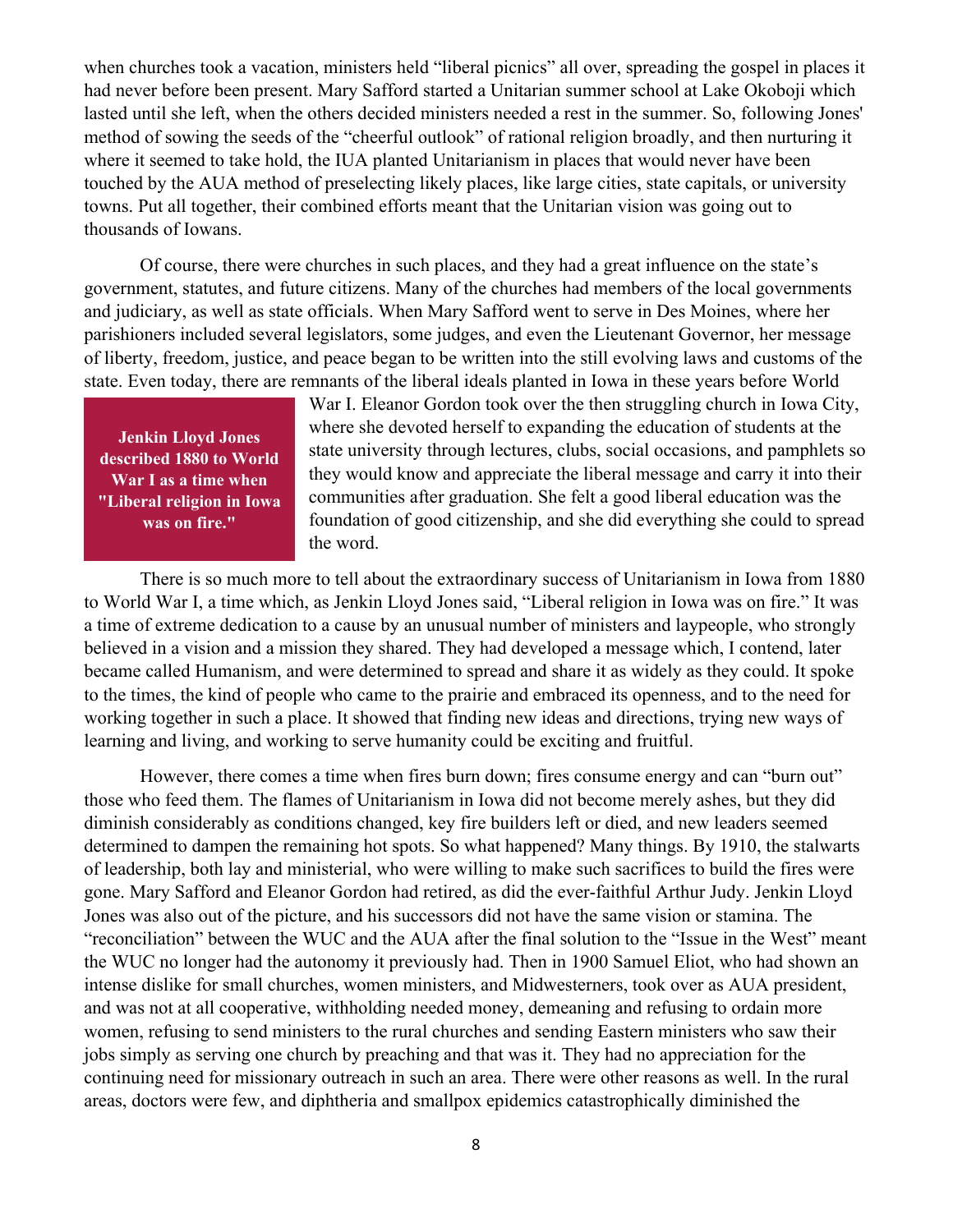populations, as did World War I. New immigrants who did not understand the values espoused by liberal religion brought their own orthodox religions with them and were not receptive to the liberal message.

As we have seen, the golden era of Unitarianism in Iowa was the result of many factors – the timing of settlement, the makeup of the early settlers, the unpopularity of Iowa as a place for the settlement of Eastern ministers, opening the way for women and men who saw it as a place of opportunity; and the appropriateness of the message for the frontier way of life. But what contributed most to the success of Unitarianism during this period was that the people had a strong vision – a vision of humanity. They took this vision and breathed life into it, molded it into a mission, and made it a model for the well-lived life. They planted this vision throughout the state, in the smallest towns and largest cities. They fanned it with the winds of hope, joy and love, and kindled it with social activism. It was no accident that this vision was the beginning of Humanism, for it was when Humanism was well

**Unitarian churches in Iowa grew from 4 to 21 over 20 years thanks to the strong vision and message of Jenkin Lloyd Jones, adopted by virtually all the ministers. Everyone in Iowa knew the Unitarians' vision and mission. A united message led to a united movement that could tackle social and political issues effectively. The Iowans expended time and effort to offer their vision to others, both through a paid field secretary and the work of loyal clergy and laity, using many methods to spread the word. It helped, also, that the vision was one of humanity and living in the real world -- a precursor of Humanism.** 

established within Unitarianism that the association had its most successful growth, especially in the Midwest. It was a vision of social responsibility and the divinity of humanity. It was a vision which inspired, comforted, motivated and connected those who heard it. It was imbued with the joy of those who adopted and spread it. To be part of this vision was to participate in an exciting movement, which people felt could and would bring great changes in their lives and in the society.

It was not just an individual vision, but a common faith shared by a wide variety of people, from farmers to businessmen, laborers to legislators, housewives to judges. It led to a belief that, together, they could transform a state – and to a large extent, they did. In addition to delivering the message, there were systematic attempts to influence state policy and politics. Not only were a disproportionate number of Unitarians serving in state offices and other influential positions, there was a concerted effort to make known the connection between liberal religion and positions taken on important issues. At a time when most churches eschewed political involvement, the Unitarians let it be known through the actions of their representatives, that rationality and freedom in religion led to certain kinds of conclusions. Again, results of this effort are still evident in this basically liberal state.

Some say that the Iowa experiment was a failure, or only an aberration which can never be repeated. Nothing which left such legacies can be considered a failure. Perhaps the unique combination of time, place, people and political climate will not occur again. But there are some parallels between the Iowa story and the present. Once again, the UUs have significant numbers of women ministers, willing to experiment with new forms of worship and new definitions of ministry. Once again, there are a number of people – now called the "nones" who would seem to be good candidates for our movement. Once again, there is some interest in de-Bostonizing the UUA and giving more autonomy to local and regional churches. And once again our nation and world are faced with dire consequences and strong challenges which religious liberals can rise to meet.

I suggest that a close study of the Iowa story can be instructive for the present and future of UUism in America. Certainly the success of growing from four to 21 churches in a 20 year period was